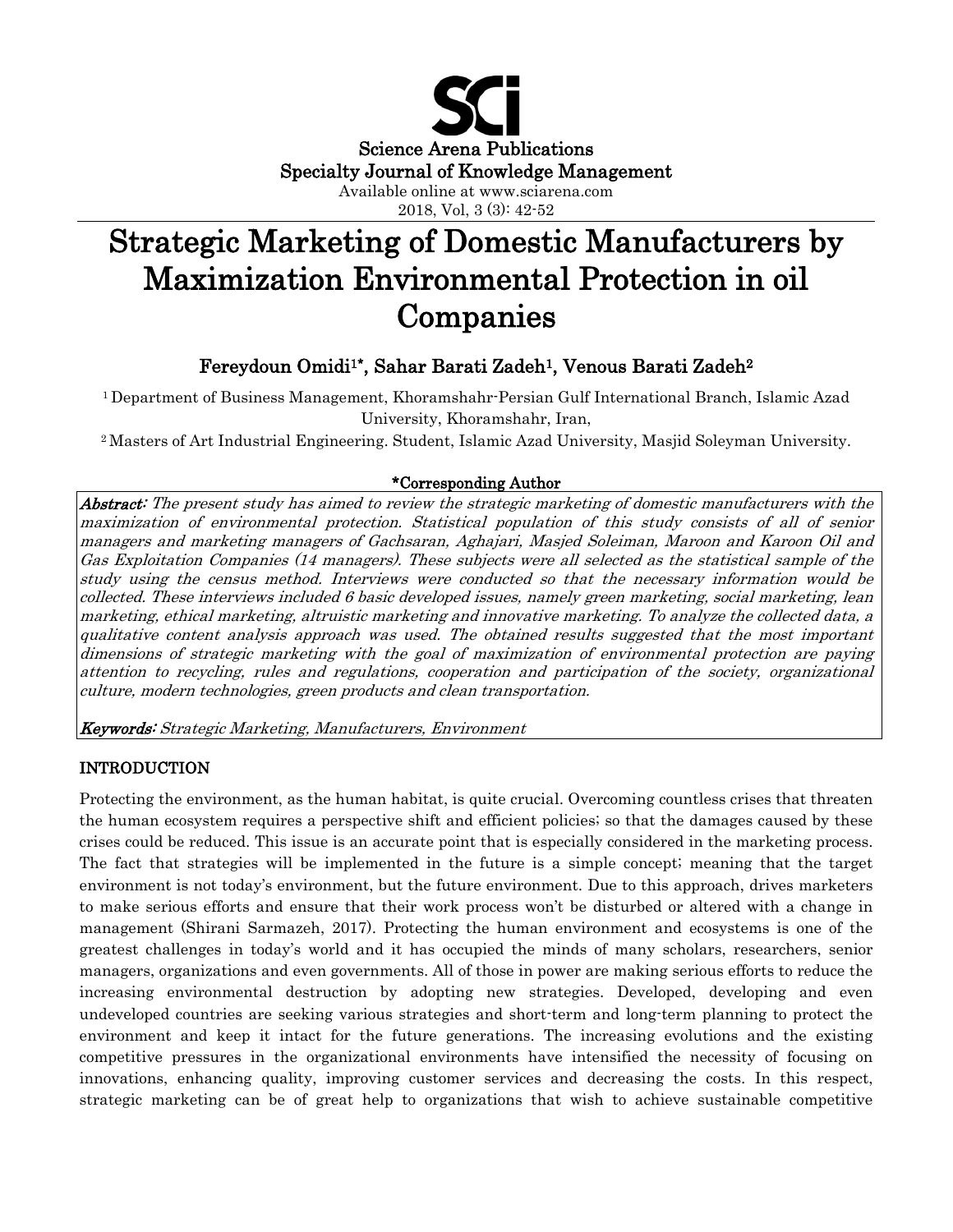advantage and a better performance. One of the concepts that must be taken into consideration by strategic marketing is environmental protection. This is due to the fact that organizations that pay special attention to their social responsibility regarding the environment will have a better status than other organizations and they will have a higher level of profitability in the long run. Therefore, paying attention to growth, development and increased profitability is not the sole purpose of a strategic marketing plan, but it must consider other important aspects as well. Recently, majority of organizations only care about their own profitability and are not much committed to sustainable development and their social responsibility regarding the environment. This can be caused by various factors such as management, economic, and cultural conditions, etc. However, what is important and essential here is the attention that must be paid to the environment in all of the organizational activity, and marketing is no exception. Thus, the present study has aimed to develop proper strategies in marketing with the purpose of maximizing environmental protection in active companies in the domain of oil and petrochemicals. This is an issue which has been neglected in most studies to date, but the present study has aimed to fill this research gap.

#### Strategic Marketing

In early 1990s, it was specified that the new concept of marketing is no longer up to date and needs a strategic concept. Similar to the new view that has been a main evolution in the history of marketing science, the focus of marketing shifted from customer/goods to the external environment of the company. Being completely aware of the customer was no longer enough. To succeed, the managers needed to be totally aware of the customers and also pay special attention to the external environment which included competition, governmental rules and regulations, as well as social, economic and political factors. What is meant by this is that the managers needed to establish close connections with the provincial authorities or local governments and their competitors in the industry in order to have access to their target market. Another major evolution was the shift of focus from profitability to the fulfillment of needs and demands of individuals and other beneficiary groups in the organizational activities including employees, managers, customers, society and the government (Zheng et al., 2009). To compete in today's market, the employees need to work as a team to constantly produce high-quality, creative and innovative products. In other words, marketing must pay special attention to the external environment of the customers and fulfill the needs and meet the demands of the employees as well as the customers. In this strategic concept, the profitability of the company has not been neglected, but it has been regarded as a basic and main tool for fulfilling the needs of individuals and other beneficiary groups. The tool that is mostly used in strategic marketing is strategic management which takes into consideration all of the units and sectors of the company as a whole. One of the goals and duties of strategic management is profitability, since it is a source for investments and for rewards that are granted to the stakeholders and managers. Therefore, it is still an important goal and a criterion for measuring the success of marketing, but it is not the only ultimate goal of marketing (Ghafarian and Kiyani, 2005). The goal of marketing is creating value for beneficiary groups and individuals. The most important beneficiary in the organization is the customer. If customers are not able to get goods with a lower price than the goods offered by the competitors, the company will not succeed. Finally, in the strategic concept of marketing, the focus is shifted from maximization of the economic benefits of the organization to strategic cooperation and fixing the position of the company by establishing connections between "sellers and customers" in the value chain, with the purpose of "creating value" for buyers. This developed concept has been called no-border marketing. The strategic marketing plan considers different aspects of company's marketing and business development. The following items must be taken into account for the effective execution of the strategic marketing plan (Yadghar and Tahmasebi, 2006):

- Recognizing the opportunities for business promotion and evaluating the marketing strategy opportunities.
- Researching, analyzing and identifying the target market.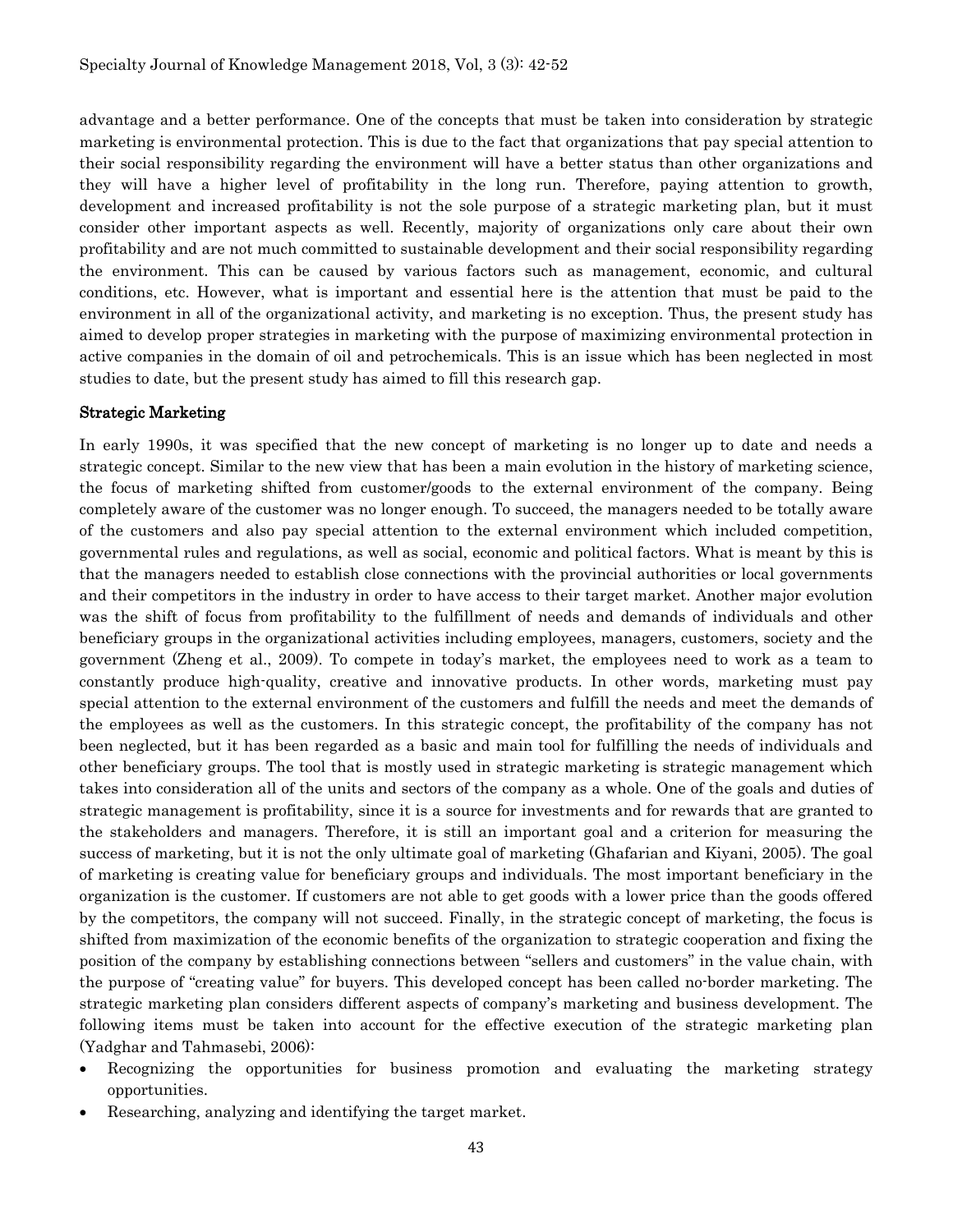- Organizing a strategic status for the company with the purpose of following up on how the strategy is being executed.
- Developing and implementing a marketing plan and then measuring and assessing the results of the strategic marketing activities of the company.

Generally, the goal of strategic marketing is having a long-term view of the future plans and objectives of the organization which might include increased profitability, development and growth of the markets, environmental protection, etc. or a combination of these factors. Each of these objectives have specific requirements and the organizations must pay attention to all of them.

#### Sustainable Development

Nowadays, a relatively wide agreement is being formed in this field which says that economic growth can no longer last without paying attention to pollution, wastes and damages resulted from economic activities, procedure of production and consumption and their impacts on the environment and ultimately, how human beings are harmed by these dangers. Due to this issue, over the past few years, the concept of sustainable development has received a great deal of attention. In its broad sense, sustainability means the ability of the society, ecosystem or any other current system to have consistent efficiency in the infinite future without being weakened due to the degradation of sources that these systems are dependent on or due to the overload that is imposed on them (Shiri and Fakhrayi, 2017). Sustainable development can be defined as "management of the relationship between ecosystems and human systems with the purpose of sustainable application of sources for providing humans and ecosystems with welfare now and also in the future". In fact, sustainable development is based on humans' awareness of themselves and of the natural sources on planet earth. It is for a sustainable lifestyle for all human beings and against wastage of sources and being indifferent towards the future generations and cutting ties with the previous generations. From another viewpoint, life, in itself, is valuable which makes environmental protection and revival a necessity. In this way, today's development will be linked with future development. Therefore, it can be said that sustainability is a kind of distributive justice including the fair and just division of the development opportunities between the current and the future generations on the one hand, and inclusiveness of such division and distribution on the other one. What is meant by inclusiveness is empowering people and supporting human rights and taking them into account, including political rights, economic rights, social rights, etc. Sustainable development provides access to the values that are needed and wanted by people; in such a way that the needs of the future generations would be met without any disturbance (Davoodian and Eskandari Sani, 2017). In fact, the main reason for the presentation of the concept of sustainable development as opposed to the general concept of development was the environmental crises that many countries have been faced with. The pattern of sustainable development regards natural sources as the substrate for development, without which the continuation of economic development and human life would not be possible. As a result, the fact that these sources are rare and limited is considered. In contrast, the common development pattern in the world regards natural sources as a production factor that can be exploited without paying any kind of special attention to the fact that they are limited. The first step that must be taken towards achieving sustainable development is the measures that have to be taken in the respect of protecting and maintaining natural sources and preventing environmental degradation. All of the factors that are involved must be identified and the role that each of these factors plays must be specified (Tavassoli et al., 2007). Due to the negative and destructive impacts of economic and industrial activities on the environment, it is quite difficult to achieve sustainable development. To do so, all of the capabilities and potentials must be used in order to prevent environmental pollution, especially in operational and industrial areas where sources are being regional exploited. Thus, all of the aspects of development, from an environmental perspective, must be taken into consideration in all of the local and national development plans. Hence, achieving sustainable development requires an accurate interpretation of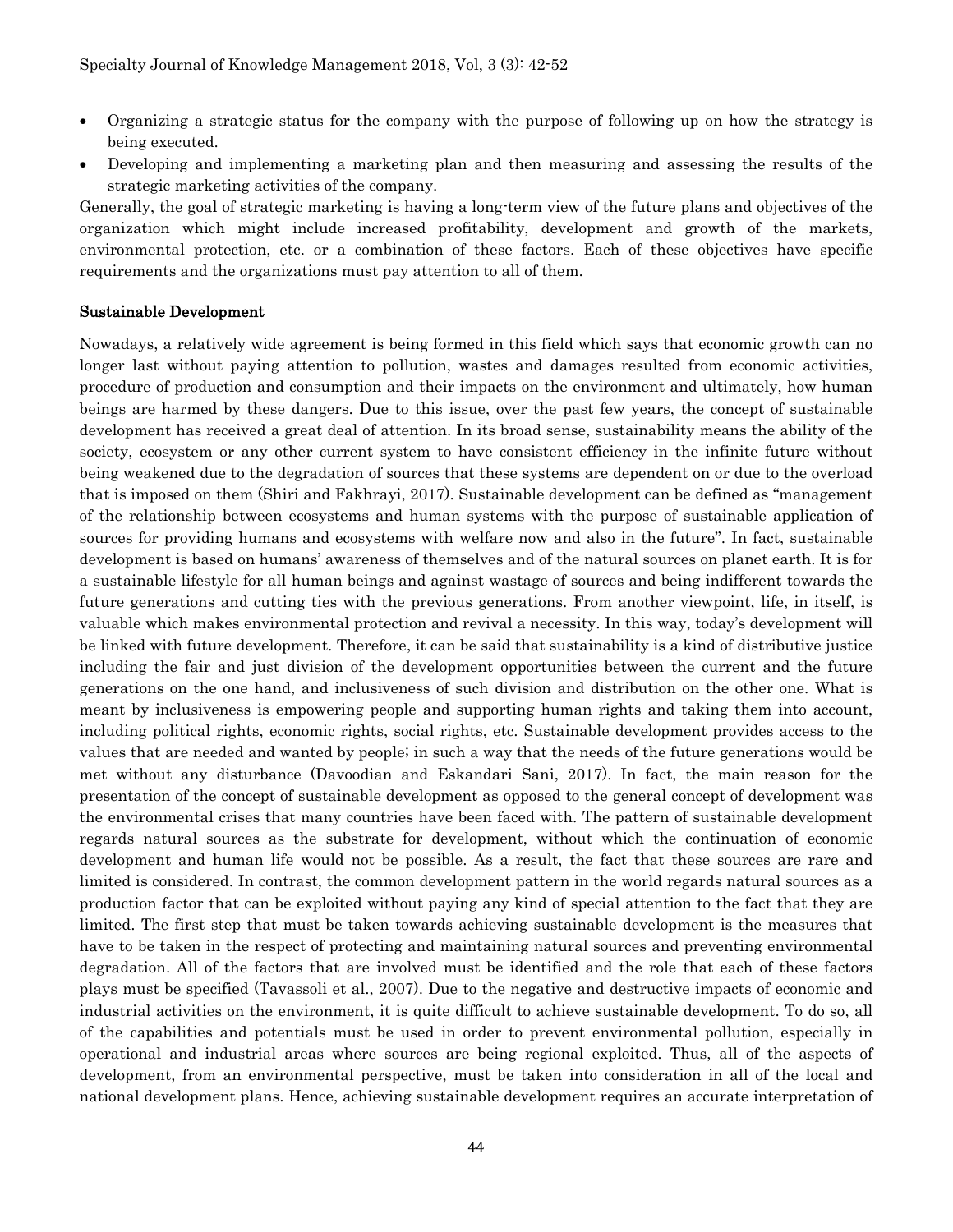the environmental relations of a geographical region or area. If no attention is paid to the severe consequences of environmental degradation and overuse of sources with limited potentials, it would be impossible to achieve sustainable development. Therefore, environment's relation with sustainable development can be a factor that is important for achieving or not achieving sustainable development. Thus, in organizations, economic policies, marketing, being customer-orientation and issues as such must be designed in a way that they would result in developments that are economically, socially and biologically sustainable.

#### Concept of Marketing in Marketing

The application of the concept of sustainability in marketing is one of the issues that has received a great deal of attention in the researches which have focused on marketing. Also, given the daily increasing importance of this issue, some scholars have concentrated on it; because at the first glance, it might seem that there are contradictions regarding this concept from various angles of marketing and sustainability. For instance, attention can be focused on the point that marketing attempts to maximize the sale; whereas, sustainability attempts to minimize the consumption. Perhaps, at first glance, it might seem so (Ghazi Zadeh and Mehrbani, 2009). However, due to various reasons, it can be proven that marketing and sustainability confirm and support one another and are quite coordinated. The main reason behind such claim is the customer and his/her power of choice. In today's business world, the customers usually are able to differentiate between the options they can purpose and select the item they are more interested in. Naturally, products that satisfy their needs in a higher number of areas became their priorities. Therefore, without a doubt, a product that can simultaneously fulfill the needs of the customers socially, economically and environmentally is more likely advantaged in comparison with other products. Another clear reason for confirming this is the growth of the number of companies that try to achieve competitive advantage and become more and more famous in the market by obtaining sustainability and showing commitment. In addition, the findings of many reviews have shown that there are some golden opportunities that are created for the companies because of sustainable marketing, including special value creation for the brand, organization's becoming more and more famous, increased loyalty and profitability, market growth and increased market share for the organization. That is why Schaefer (2005) believes that sustainable development is in fact the most meaningful domain of the improvement of marketing. In terms of literature, the simplest definition for sustainable marketing can be as follows: establishing and maintaining sustainable relationships with the customers, society and the environment. Charter et al. have defined sustainable marketing and creating, producing and delivering numerous long-term, continuous and valuable strategies for pure sustainability (Ren et al., 2010). They believe that efforts are constantly being made regarding fulfillment of the needs of customers and other beneficiaries. Other scholars have presented other definitions for this concept and regarded it as provision of benefit for the organizational beneficiaries in regards with environmental protection, in addition to promotion of their quality of life and improvement of their interactions. In a newer definition presented by Bells, sustainable marketing aims to supply durable services and products to the market that would meet the needs of customers and significantly improve their social and environmental performance throughout the course of their lives (Haun et al., 2008). In all of these definitions, sustainable marketing is a type of marketing that is an adaptation of the concept of sustainable development which has gone beyond the development of marketing theories and broaden its scope to guaranteeing and establishing a time and place balance between environmental, social (both in terms of value and equality) and economic concerns of any business and its consumers (Li et al., 2010). Given the aforementioned points, sustainable marketing seems to focus on three domains in addition to the issues that are considered in conventional marketing. These three additional domains are: sustainable relationships with the customers, sustainable relationships with the environment and sustainable relationships with the society. In sustainable marketing, a special value and price is created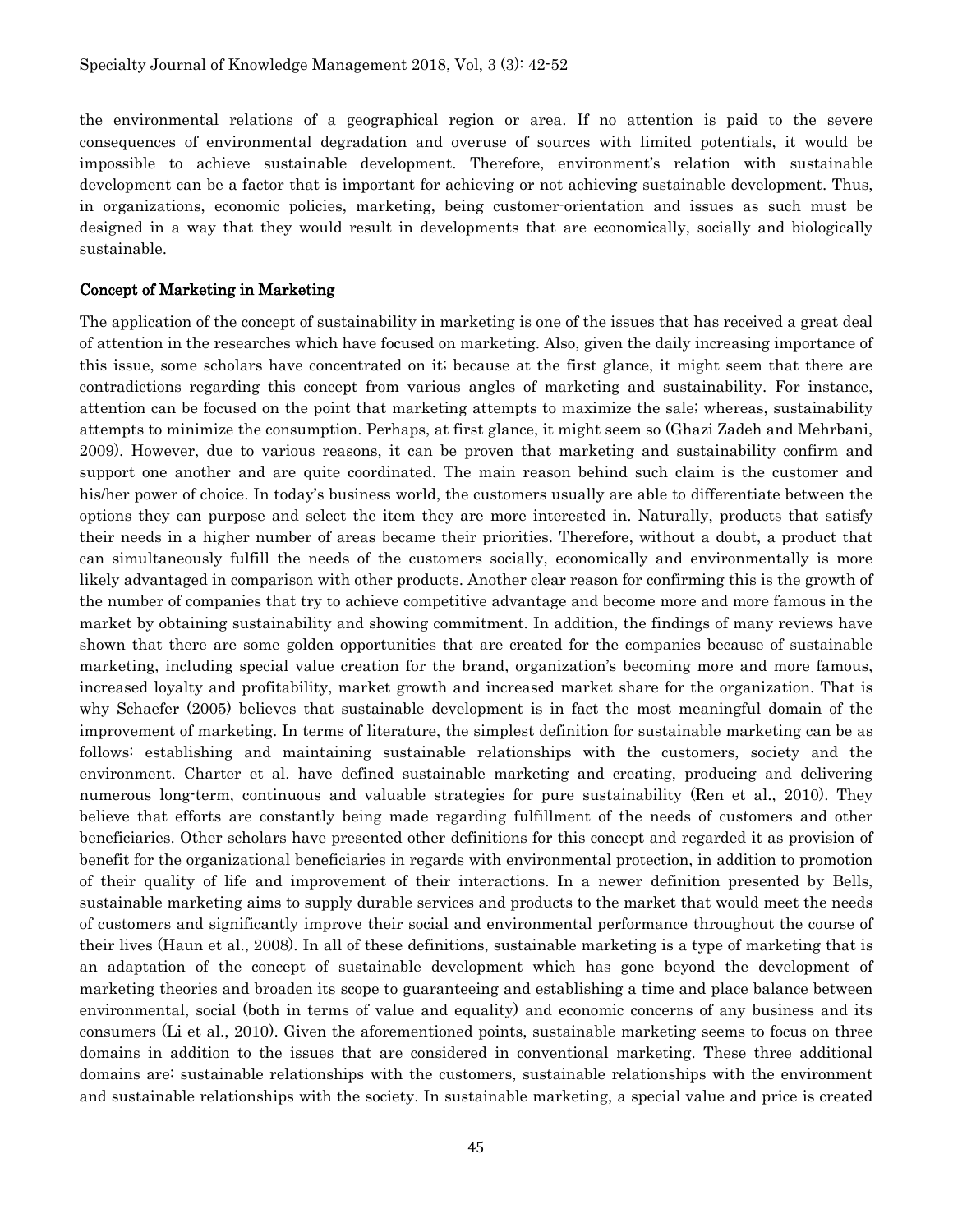for the customers and effective promotion and distribution mechanisms are used in order to meet these three objectives.

#### Research Background

Khodarahmi (2016), in a research called "the impact of green marketing incentives on the sustainable development and performance of companies", has stated that general knowledge and awareness of employees of the social responsibilities of the organization towards the society have been enhanced. Employees of the automotive companies believe that the company has some social responsibilities towards the beneficiaries as some of the consumers of the automotive products. Given the results of the above-mentioned study, green marketing can be used as a proper strategy for the social responsibilities of the organization and the company. Also, green marketing can pave the way for sustainable development due to its significant impacts on the performance of the company. Gharibi (2014) has written an article called "achieving sustainable development in the oil, gas and petrochemicals industry: global strategies". He has argued that sustainable development, as an efficient policy, has attracted the attention of many governments, nongovernmental organizations and also many universities all around the world. As a result, these organizations have made mutual attempts and collective efforts which are an indication of the profitability and effectiveness of this policy in today's modern world. Petrodi and Merikhi (2012) have written an article called "analysis of sustainable development stimuli in Iran's oil and gas industry". In this article, they have argued that most important stimuli of sustainable development in the oil and gas industry marketing are: reduction of consumption and increase of energy efficiency, development, improvement and observation of the HSE rules, motivation of senior and line managers, governmental rules and regulations, achievement of competitive advantages and market leadership. Moeen Nejad (2012), in an article called "Reviewing green marketing strategy in the respect of better exploitation of the environment", has stated that intensive competition and dynamicity and the increased concern about the environment as well as governmental regulations and the increased awareness of consumers have driven companies to think about the mental and physical health and cleanness of consumers' environment as well. Nonetheless, over time concepts such as green marketing, environmental and social marketing entered the marketing literature in association with the social responsibilities of the firms. This issue entered in all of the dimensions of the organizations and influenced marketing and lead to the emergence of the concept of marketing. The need to manufacture ecological products and green commercial activities forced the companies to combine environmental issues with marketing strategies and efforts. Garj (2015), in an article called "green marketing for sustainable development", mentioned that both the private and the public companies are worried about the environment and believed that green marketing is associated with sustainable development. This is also received as a tool for advertisement with the purpose of gaining the trust of customers. The obstacles associated with the approval of green marketing of the Indian industry become more prominent. Therefore, it becomes necessary for the commercial companies to consider the environment as an opportunity in the market and not just a means for becoming more compatible with the environmental pressures and approvals. Green marketing must turn into a norm in a developing country such as India which would be of significant help for reducing environmental pollution in the entire world and to sustainable development. Vinod (2012), in an article called "evolution of sustainable development as marketing strategy", stated that the over the year the world has observed various phases of marketing strategy. Outside of this area, continuity is a key issue which has emerged over time in the marketing strategy sector. In the preliminary phases in 1970s, the ecological issues emerged as a new pattern in marketing strategy. Then, in the next decade, social issues became famous and emerged alongside ecological ones. Reevaluation of these issues led to the evolution of environmental issues or green environment in marketing strategy and the continuity in the field of marketing strategy became the center of focus of scholars. Rosenbusch et al. (2010), in an article called "marketing strategies of Swedish-Norwegian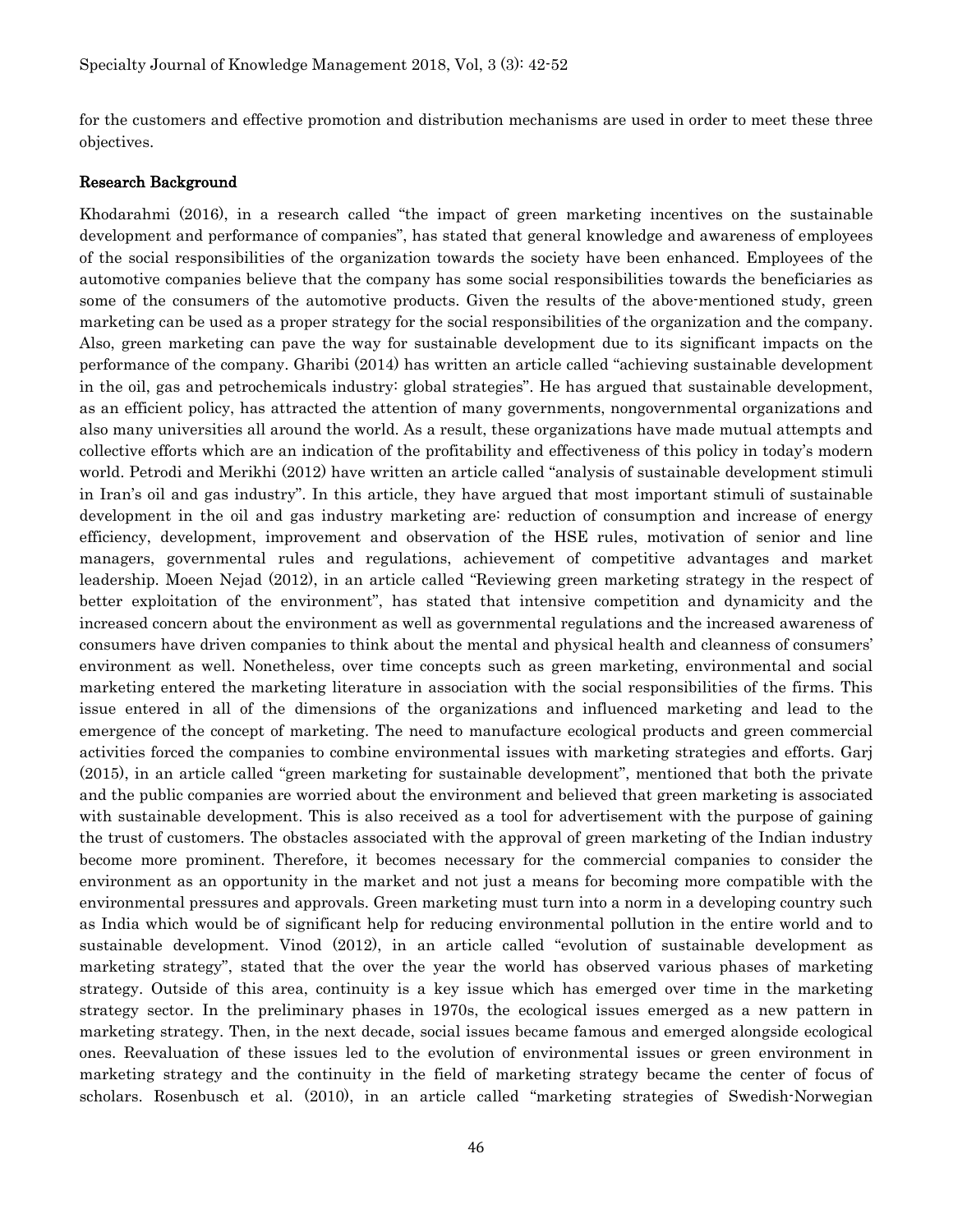companies", stated that commercial companies have also become aware of the need to protect the environment and have adopted marketing strategies for protecting the environment as a social responsibility. In this article, the reasons for which companies have accepted green marketing (in association with manufacturing products that are not harmful for the environment) and research methods have been analyzed and the researchers have come to some conclusions about them. This article is mostly build upon the relevant writings and an overview of empirical studies and its objective is to understand the importance of entrance of environmental protection-based marketing into the companies. Moreover, in this article, it has also been mentioned that the environment label on the goods differentiates environment-friendly manufacturers from ordinary ones. The key finding of this article is that large companies cannot completely stay away from green business and must equally participate in social programs. To this end, the power of decision making has been given to these companies regarding the extent to which they are willing to include green marketing strategies in their overall plans and programs. Eng et al. (2009), in an article called "green marketing strategies as a competitive advantage in the new era", have stated that nowadays, companies are forced to pay more attention to environmental issues and environmental protection in accordance with environmental rules and regulations, economic influences and the increased public sensitivity of different societies to environmental issues. As a result, many of the leading companies have been able to take advantage of them and achieve a competitive advantage by understanding the importance of environmental issues and the concerns of different societies. This has been possible due to the inclusion of green marketing strategies in the plans of these companies.

## Research Method

The present study is an applied research due to its objectives. In terms of the process of conduction of the study, it is a descriptive survey. Statistical population of this study consists of all of senior managers and marketing managers of Gachsaran, Aghajari, Masjed Soleiman, Maroon and Karoon Oil and Gas Exploitation Companies (14 managers). These subjects were all selected as the statistical sample of the study using the census method. to collect the essential information, an open-ended questionnaire, in the form of an interview, was used. The validity and reliability of the questions were confirmed by marketing and senior managers. To analyze the collected data, a qualitative content analysis approach was used, which included the following stages:

- 1. Open coding
- 2. Axial coding
- 3. Collection of opinions and comments

Finally, all of the identified strategies for maximizing environmental protection were presented in the form of a conceptual model. In the following sections, the findings of the present study will be reviewed.

## Research Findings

All of the collected information were classified into 6 groups after the initial analysis, namely green marketing, social marketing, lean marketing, ethical marketing, altruistic marketing and innovative marketing. The concepts associated with each of these 6 classes were separately identified. Ultimately, various strategies were extracted from the raw and preliminary concepts regarding each of these 6 classes which have been displayed in the table below:

| Table 1: dimensions of different types of environmental marketing along with the concepts of open coding |  |  |
|----------------------------------------------------------------------------------------------------------|--|--|
|----------------------------------------------------------------------------------------------------------|--|--|

| Category        | Relevant concepts                                                                  |  |  |  |  |
|-----------------|------------------------------------------------------------------------------------|--|--|--|--|
| Green marketing | Recycling all of the unusable materials and products and destroying them might be  |  |  |  |  |
|                 | effective.                                                                         |  |  |  |  |
|                 | It is essential and necessary to improve the quality of the manufactured products. |  |  |  |  |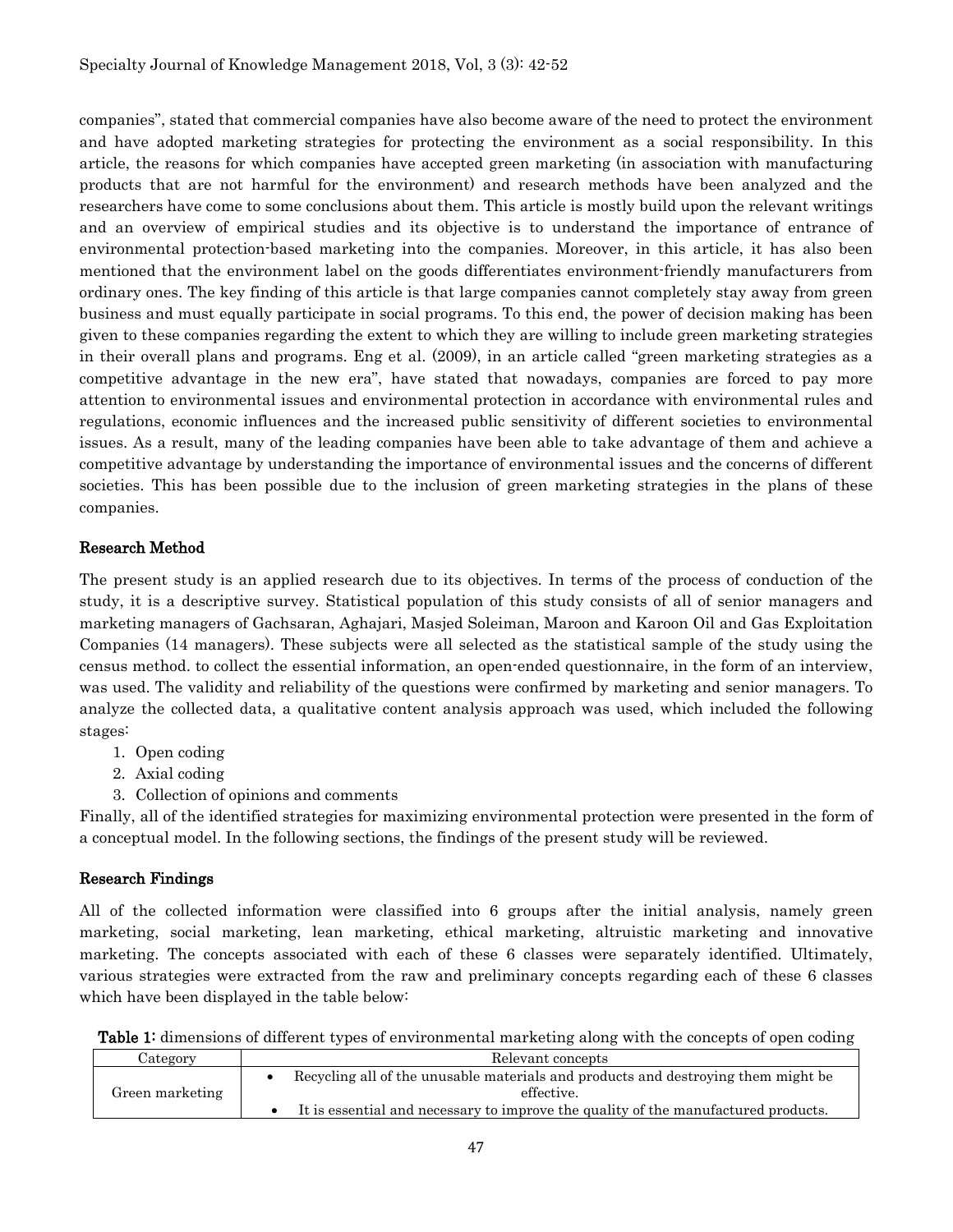|                      | It must be a legal obligation to put a green label on the products.                                      |
|----------------------|----------------------------------------------------------------------------------------------------------|
|                      | Interest in the environment must be considered as a dominant organizational culture in                   |
|                      | the company so that all of the managers, employees and customers would be committed to it.               |
|                      | Successfulness of green marketing depends on the capabilities of the information systems                 |
|                      | of the organization.                                                                                     |
|                      | It is important to pay attention to the observation of environmental regulations and                     |
|                      | requirements in the marketing process.                                                                   |
|                      | Approving and implementing the laws associated with the pollution standards of the                       |
|                      | products is rather necessary.                                                                            |
|                      | People should be encouraged to protect the environment.                                                  |
|                      | A green product is a product that is of great help when it comes to protecting the natural<br>$\bullet$  |
| Social marketing     | environment.                                                                                             |
|                      | Consumers will be upset if they feel that they are not exposed to all of the necessary                   |
|                      | information and/or their trust is being taken advantage of.                                              |
|                      | One of the most effective and simplest ways is make efforts to make people more aware                    |
|                      | and encourage them to change their lifestyle to green lifestyle.                                         |
|                      | • All of the processes that damage the environment must be eliminated.                                   |
|                      | It is important to reduce the time it takes to respond to the customers and to increase the<br>$\bullet$ |
| Lean marketing       | services they are presented with.                                                                        |
|                      | It is necessary to pay attention to value-creating activities in the marketing process.                  |
|                      | It is essential to increase flexibility and pay attention to changes.<br>$\bullet$                       |
|                      | Access to the CRM technology and application of such technology are rather necessary.<br>$\bullet$       |
|                      | Marketers must get adapted to the governmental standards and regulations and                             |
|                      | professional organizations.                                                                              |
|                      | Special attention must be paid to ethics in all of the marketing decisions in a completely               |
| Ethical marketing    | clear and transparent way.                                                                               |
|                      | Ethical advertisement is a totally natural affair and it is a part of company's identity.                |
|                      | Advocates of a specific brand hate being deceived.                                                       |
|                      | The marketing method must be completely in proportion with the target society and type of                |
|                      | product.                                                                                                 |
|                      | People's and environment's rights must be observed.                                                      |
| Altruistic marketing | Participation in the environment support associations is quite important.                                |
|                      | A campaign for customers and organization for protecting the environment is a suitable                   |
|                      | plan.                                                                                                    |
|                      | It is important to pay attention to the modern technologies in the process of production of<br>$\bullet$ |
| Innovative marketing | different products.                                                                                      |
|                      | It is essential to pay attention to the green design of products.                                        |
|                      | It is important to consider the idea of greenness of products.                                           |

As it can be seen in the table above, for each of the dimensions of marketing, some activities have been presented by the organizations under study which have been classified in the relevant categories. In the following section, it is necessary to review the axial codes or axial concepts of each of the extracted concepts so that ultimately, proper strategies could be developed. In the following section, the axial codes will be presented.

| Table 2: dimensions of different types of environmental marketing along with the concepts of axial coding |  |  |
|-----------------------------------------------------------------------------------------------------------|--|--|
|-----------------------------------------------------------------------------------------------------------|--|--|

| Category         | Axial concepts                                                          |  |  |  |
|------------------|-------------------------------------------------------------------------|--|--|--|
|                  | Recycling and destroying the wastes                                     |  |  |  |
| Green marketing  | Putting a green label on the products                                   |  |  |  |
|                  | Green culture                                                           |  |  |  |
|                  | Clean transportation                                                    |  |  |  |
|                  | Green information systems                                               |  |  |  |
|                  | Paying attention to the governmental rules and regulations<br>$\bullet$ |  |  |  |
| Social marketing | Green standards                                                         |  |  |  |
|                  | People's participation and cooperation<br>$\bullet$                     |  |  |  |
|                  | Green products                                                          |  |  |  |
|                  | Clarification                                                           |  |  |  |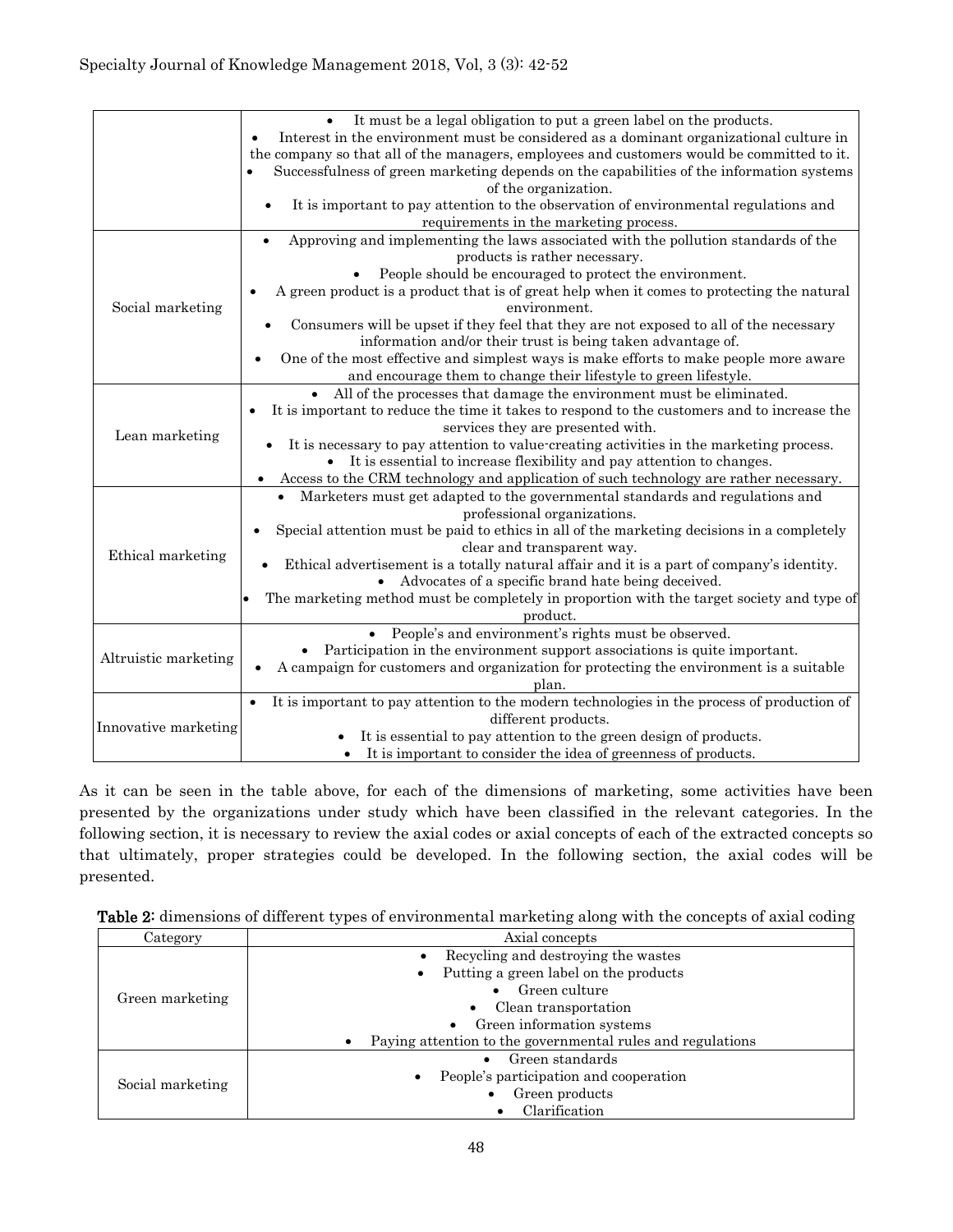|                      | Changing the lifestyle<br>$\bullet$                                            |  |  |  |
|----------------------|--------------------------------------------------------------------------------|--|--|--|
|                      | Removing the harmful processes and procedures<br>$\bullet$                     |  |  |  |
| Lean marketing       | Increasing the speed of responding                                             |  |  |  |
|                      | Creating value-creating activities                                             |  |  |  |
|                      | Flexibility                                                                    |  |  |  |
|                      | Managing the relationship with customers                                       |  |  |  |
| Ethical marketing    | Compatibility of marketing with standards and rules                            |  |  |  |
|                      | Paying attention to ethics and clarification                                   |  |  |  |
|                      | Ethical advertisements                                                         |  |  |  |
|                      | Being honest with the customers                                                |  |  |  |
|                      | Paying attention to the rights of the environment and the society              |  |  |  |
| Altruistic marketing | Participation in different associations                                        |  |  |  |
|                      | Creating a campaign for protecting the environment                             |  |  |  |
|                      | Paying attention to technologies that are compatible with the environment<br>٠ |  |  |  |
| Innovative marketing | Green designs                                                                  |  |  |  |
|                      | Green ideas                                                                    |  |  |  |

Given the specification of all of the axial dimensions in the 6 marketing categories, which can lead to the maximization of environmental protection, some environment-based marketing strategies can be developed. In the following section, all of the concepts will be presented in the form of different strategies.

|                      | strategies for maximizing characteristical protection                                                                                                                                                        |  |  |  |  |
|----------------------|--------------------------------------------------------------------------------------------------------------------------------------------------------------------------------------------------------------|--|--|--|--|
| Type of marketing    | Proper strategies for maximizing environmental protection                                                                                                                                                    |  |  |  |  |
|                      | All of the productive wastes of the companies must exit the cycle of environment with the<br>$1 -$<br>precise supervision of the recycling unit and be used if they are usable or be destroyed<br>otherwise. |  |  |  |  |
| Green marketing      | All of the products should be manufactured using raw materials that are compatible with<br>$2 -$<br>the environment and they should all have a green label.                                                  |  |  |  |  |
|                      | Creating the environment supporting culture in the organization.<br>3-                                                                                                                                       |  |  |  |  |
|                      | Using clean fuel in the process of supply chain.<br>$4-$                                                                                                                                                     |  |  |  |  |
|                      | Using information systems to reduce the environmental damages by eliminating traffic<br>$5 -$                                                                                                                |  |  |  |  |
|                      | and using environmental requirements, etc.                                                                                                                                                                   |  |  |  |  |
|                      | Institutionalizing environmental rules and regulations in marketing<br>$6-$                                                                                                                                  |  |  |  |  |
|                      | Presenting green products in accordance with green standards<br>$1 -$                                                                                                                                        |  |  |  |  |
| Social marketing     | Making people participate in these processes alongside clarification<br>$2 -$                                                                                                                                |  |  |  |  |
|                      | Paying attention to the change in the inaccurate lifestyle and reforming it<br>$3-$                                                                                                                          |  |  |  |  |
|                      | Eliminating harmful processes and creating value-creating processes in marketing with<br>$1 -$                                                                                                               |  |  |  |  |
| Lean marketing       | the purpose of increasing speed of responding to customers and flexibility                                                                                                                                   |  |  |  |  |
|                      | Managing the relationship with customers in the marketing process<br>$2 -$                                                                                                                                   |  |  |  |  |
|                      | Presenting actual, unexaggerated and unambiguous advertisements in the marketing<br>$1 -$                                                                                                                    |  |  |  |  |
| Ethical marketing    | process                                                                                                                                                                                                      |  |  |  |  |
|                      | Practically supporting the environmental rights or creating advertisement campaigns and<br>$1 -$                                                                                                             |  |  |  |  |
| Altruistic marketing | associations with people's and government's participation                                                                                                                                                    |  |  |  |  |
|                      | Paying attention to technologies that harm the environment less than any other<br>$1 -$                                                                                                                      |  |  |  |  |
| Innovative marketing | technology                                                                                                                                                                                                   |  |  |  |  |
|                      | Paying attention to green ideas and using them in redesigning the products<br>$2-$                                                                                                                           |  |  |  |  |

|  |  | Table 3: strategies for maximizing environmental protection |  |
|--|--|-------------------------------------------------------------|--|
|  |  |                                                             |  |

Given the information presented in the table above, it can be said that all of the dimensions of marketing put emphasis on products, rules and regulations, society's participation, modern technologies, environmental culture and destroying productive wastes of the companies. All of these factors together can lead to the reduction of environmental harms and ultimately lead to the achievement of sustainable development in the society. As it was mentioned before, the goal of sustainable development is for the companies to grow with the minimum degree of environmental damages. By developing proper rules and executing them in all of the marketing and productive processes of active companies, this goal can be achieved. What is necessary here is the implementation of strategies, a part of which is controlled by the organizations, another part is controlled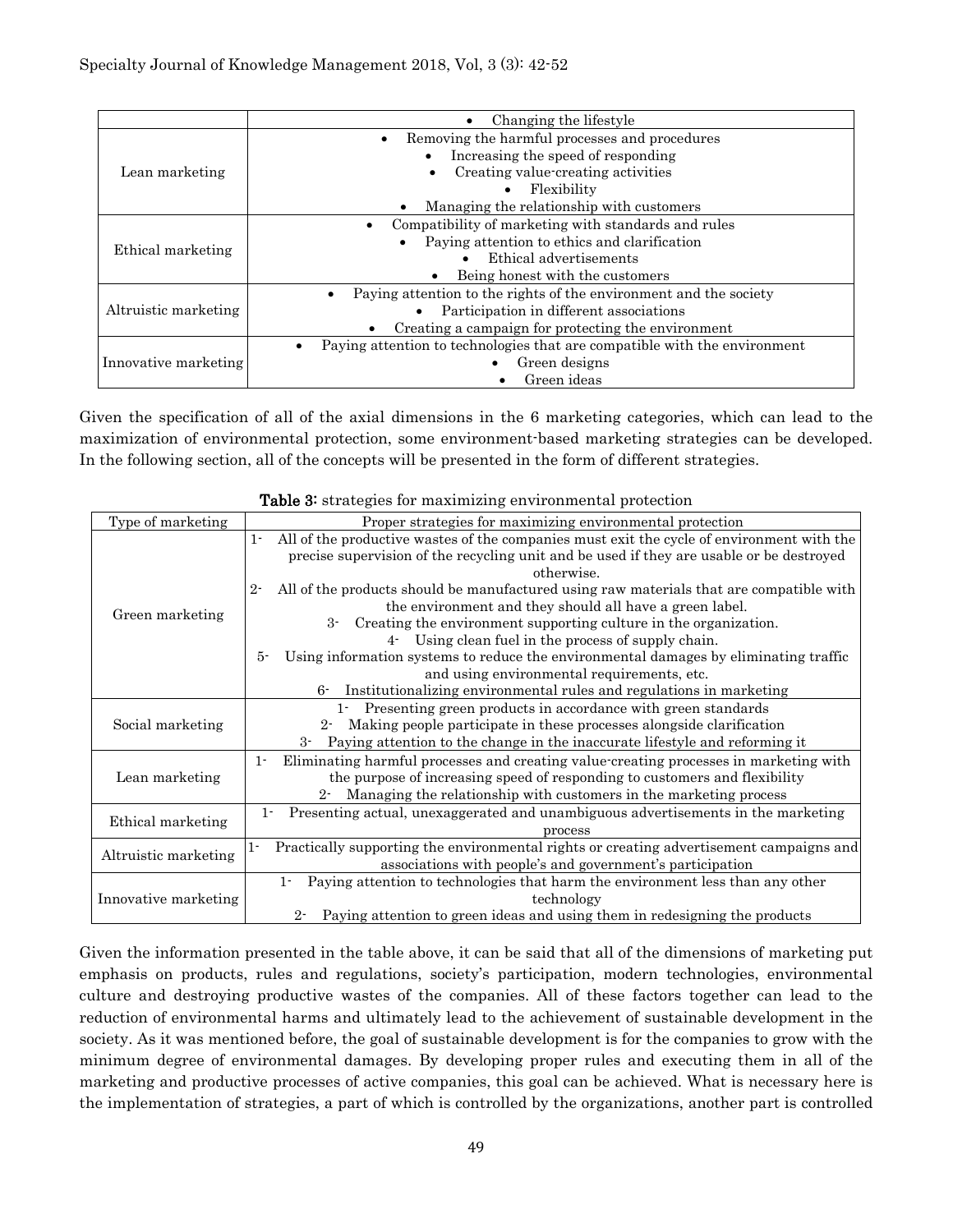by the society and finally, another part is controlled by the governments. These three dimensions of sustainable development must interact with one another so that they could be effective in reducing environmental damages caused by different activities of the company and be of help to the realization of the presented strategies.





#### Discussion and Conclusion

Sustainable development is known as the most principal trait of growth and excellence of advanced societies and it is the center of focus of all of the current and future human activities. Sustainable development is not considered in application of sources, production of products, economic and social decision makings, etc., which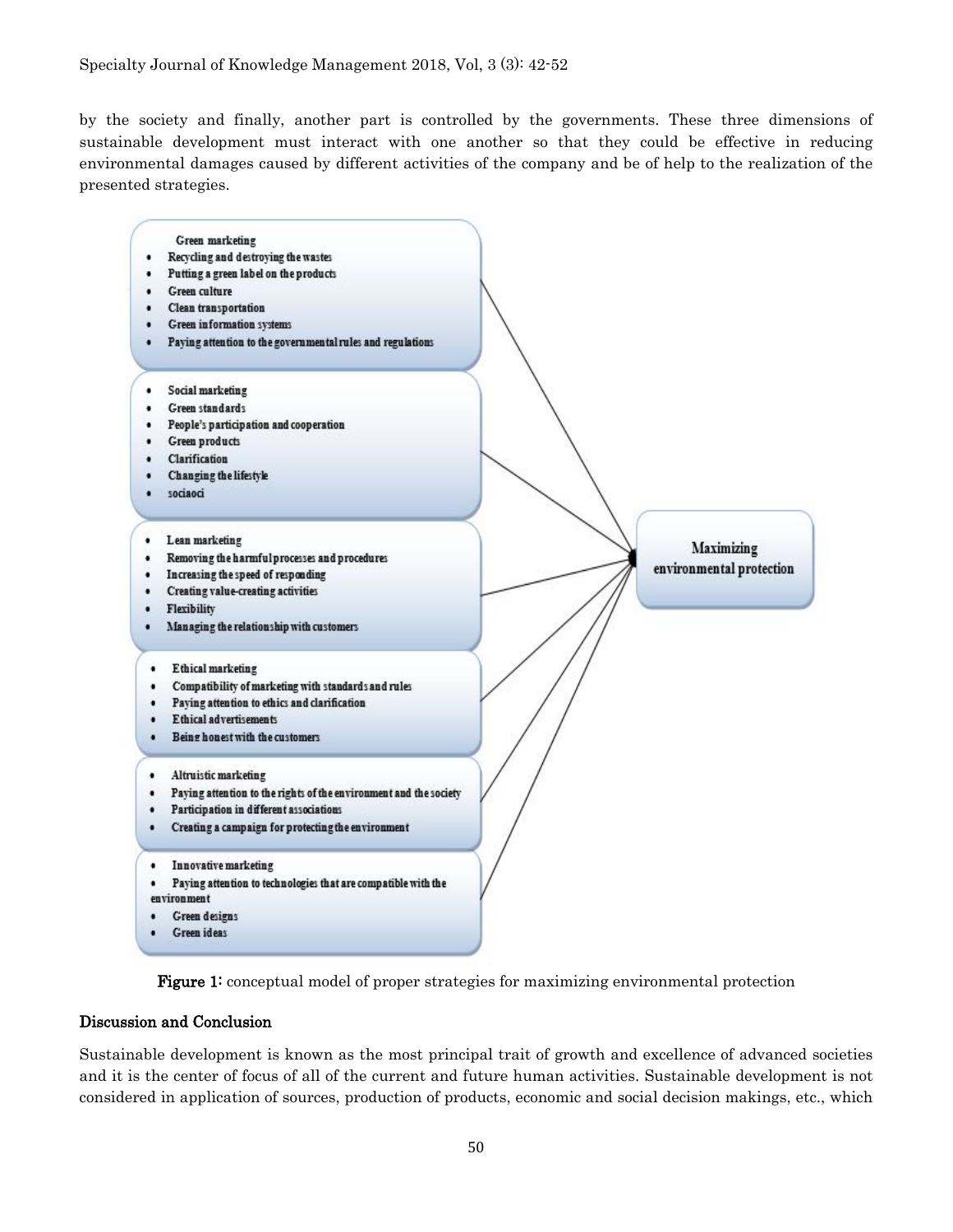might result in irreversible damage to the human environment. To move towards sustainable development, environmental problems need to be solved. Furthermore, sustainable development requires sustainable supply of energy sources; in such a way that they would be accessible in the long run with a logical cost and they would be used without any negative social effects. Sustainable marketing in fact supplies and guarantees sustainable products and services in the society, in a way that the way would be paved for the development of new altruistic and market-oriented innovations such as renewable energies, cars that work with naturefriendly fuels, organic food, altruistic products, etc. in today's markets. Therefore, paying attention to proper marketing strategies for achieving sustainable development and reducing environmental damages are quite necessary. The goal of the present study has been to identify these strategies in the oil, gas and petrochemicals industry. These strategies have been divided in 6 main categories of marketing (green marketing, social marketing, lean marketing, ethical marketing, altruistic marketing, and innovative marketing). Various concepts in this respect have been identified given the opinions of marketing and senior managers and they have been associated with their relevant categories. The result of such connections indicated that the companies under study must pay attention to issues such as modern technologies, customers' participation, recycling, clarification (being honest with customers), redesigning the products in compliance with environmental requirements, paying attention to culture creation in the organization, etc. They must also consider the aforementioned issues in all marketing processes as principles that are important in their strategies and policies. This is because of the fact that these will reduce environmental damages and destructions and it will ultimately lead to sustainable development which is the ultimate goal of environment-based marketing.

### References

- 1. Davoodian, Elaheh and Mohammad Eskandari Sani (2017). Land management; fundamental necessity of sustainable development of the environment, fourth International Conference on Environmental Planning and Management, Tehran, Faculty of Environment, University of Tehran.
- 2. Eng, T-Y., & Spickett-Jones, J.G. (2009). An investigation of marketing capabilities and upgrading performance of manufacturers in mainland China and Hong Kong. Journal of World Business, 44, 463–475.
- 3. Garj, A (2015). Green Marketing for Sustainable Development: An Industry Perspective. Sustainable Development. Volume 23, -5- 301–316
- 4. Ghafarian, Vafa; Kiyani, Gholam reza (2005). Strategic thinking (first edition). Tehran: Fara Press.
- 5. Gharibi, Mehdi (2014). Achieving sustainable development in the oil, gas and petrochemicals industry: global strategies, First National Conference on Oil, Gas and Petrochemical and Sustainable Development, Tehran, Center for strategies for achieving sustainable development.
- 6. Ghazi Zadeh, Mostafa; Mehrabani, Taymaz (2009). Green marketing strategies as a competitive advantage in the new era, Fourth International Conference on Strategic Management, Tehran, Lean Group, Paratubina.
- 7. Huan, G., Brooksbank, R., Taylor, D., & Babbis, P. (2008). Strategic marketing in Chinese manufacturing companies Asia Pacific. Journal of Marketing and Logistics, 20(4).56-45
- 8. Khodarahmi, Bahman (2016). The impact of green marketing stimuli on companies' sustainable development and performance (case study: Iran Automotive Industry). Master's thesis, Islamic Azad University, Qods Branch, Faculty of Humanities.
- 9. Li, J.J., & Zheng Zhou, K. (2010). How foreign firms achieve competitive advantage in the Chinese emerging economy: Managerial ties and market orientation. Journal of Business Research, 63, 856– 862.